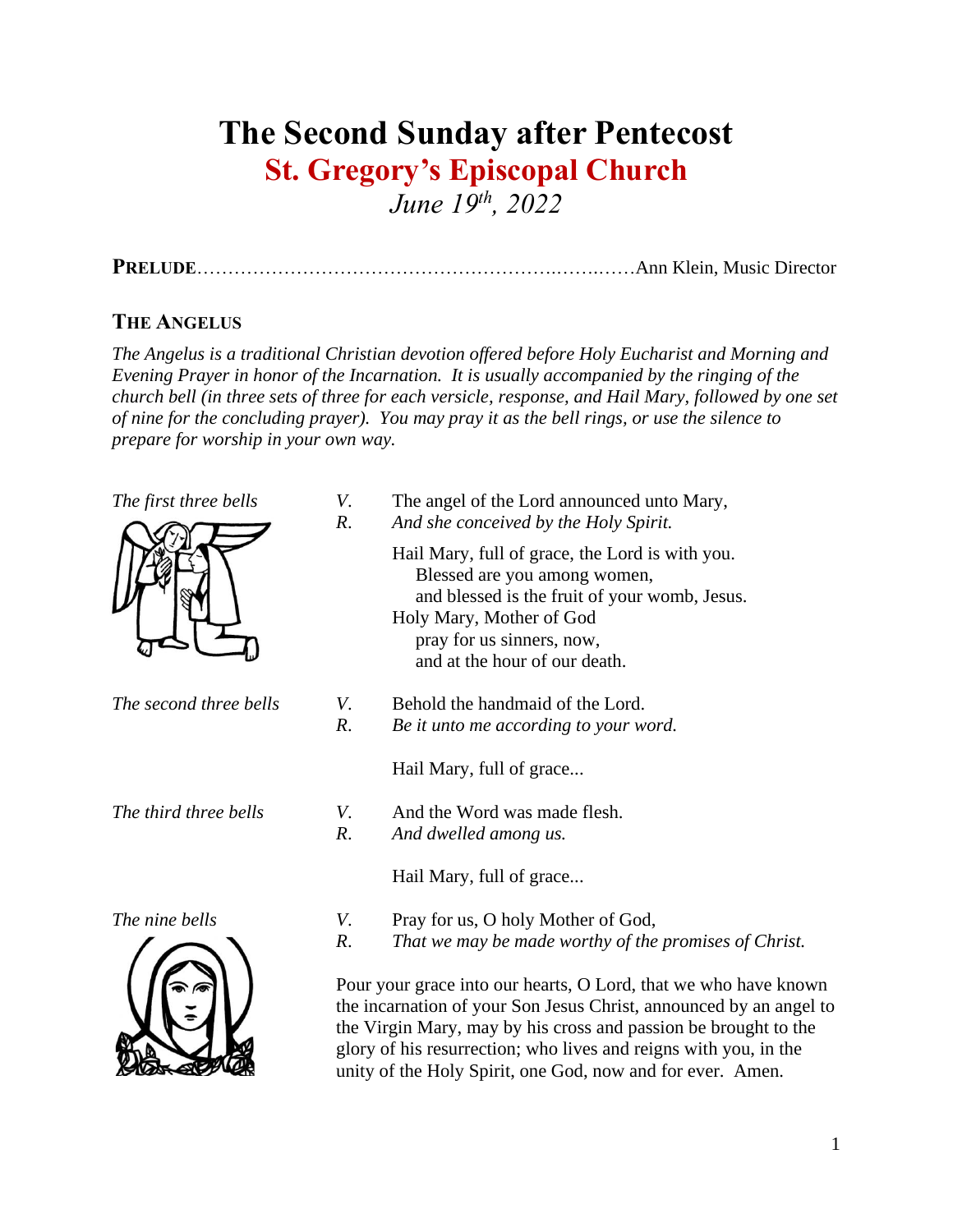

#### **OPENING ACCLAMATION**

*Celebrant* Blessed be God: most holy, glorious, and undivided Trinity. *People* **And blessed be God's kingdom, now and for ever. Amen.**

*Celebrant* Almighty God, to you all hearts are open, all desires known, and from you no secrets are hid: Cleanse the thoughts of our hearts by the inspiration of your Holy Spirit, that we may perfectly love you, and worthily magnify your holy Name; through Christ our Lord**. Amen**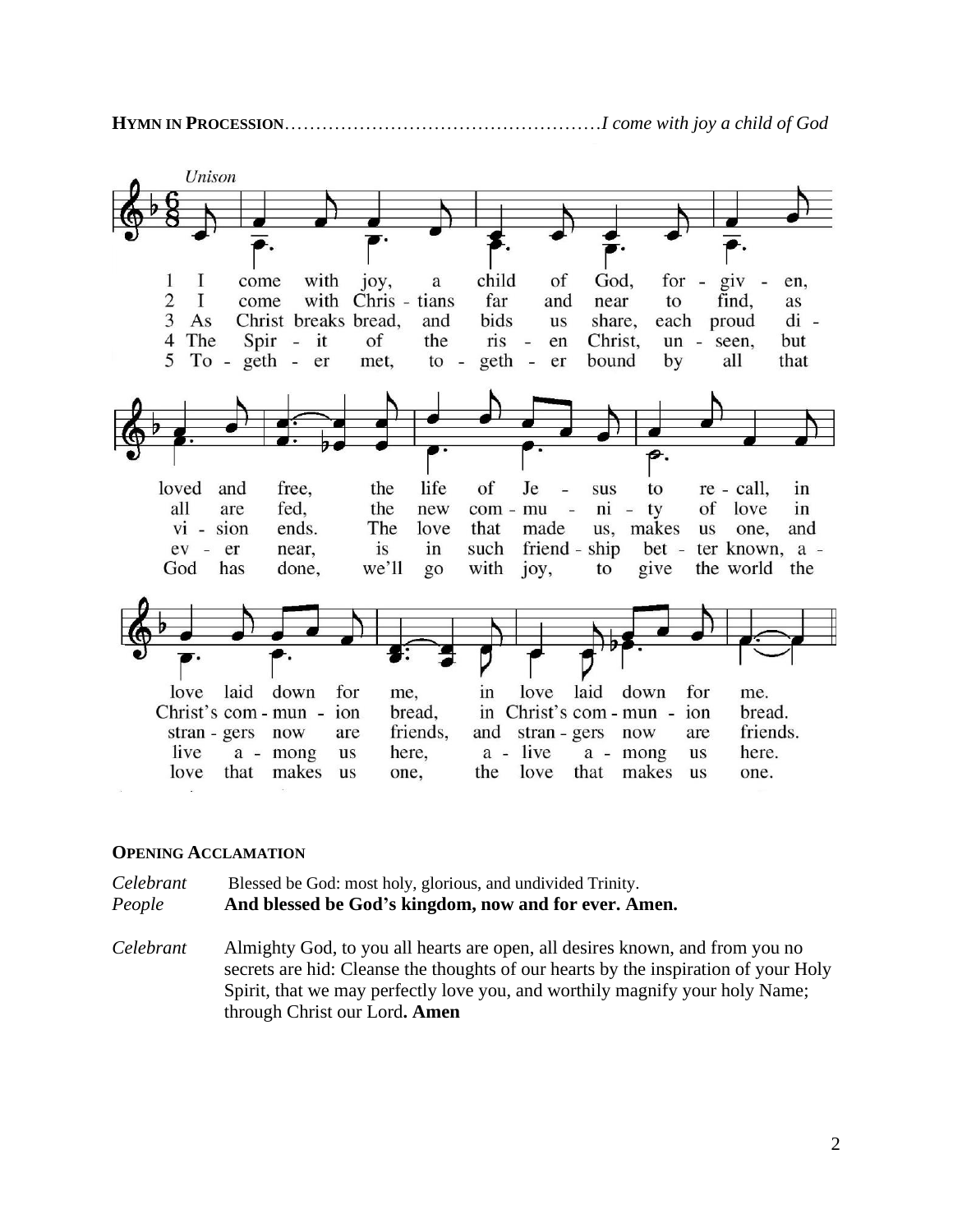

© 1981, Carolyn McDade. All rights reserved. Used with permission.

### **THE COLLECT OF THE DAY**

| Celebrant | The Lord be with you. |
|-----------|-----------------------|
| People    | And also with you.    |
| Celebrant | Let us pray.          |

O Lord, make us have perpetual love and reverence for your holy Name, for you never fail to help and govern those whom you have set upon the sure foundation of your lovingkindness; through Jesus Christ our Lord, who lives and reigns with you and the Holy Spirit, one God, for ever and ever. Amen.

### **THE FIRST READING** *Isaiah 65:1-9*

A Reading from the Book of Isaiah.

I was ready to be sought out by those who did not ask, to be found by those who did not seek me. I said, "Here I am, here I am," to a nation that did not call on my name. I held out my hands all day long to a rebellious people, who walk in a way that is not good, following their own devices; a people who provoke me to my face continually, sacrificing in gardens and offering incense on bricks; who sit inside tombs, and spend the night in secret places; who eat swine's flesh, with broth of abominable things in their vessels; who say, "Keep to yourself, do not come near me, for I am too holy for you." These are a smoke in my nostrils, a fire that burns all day long.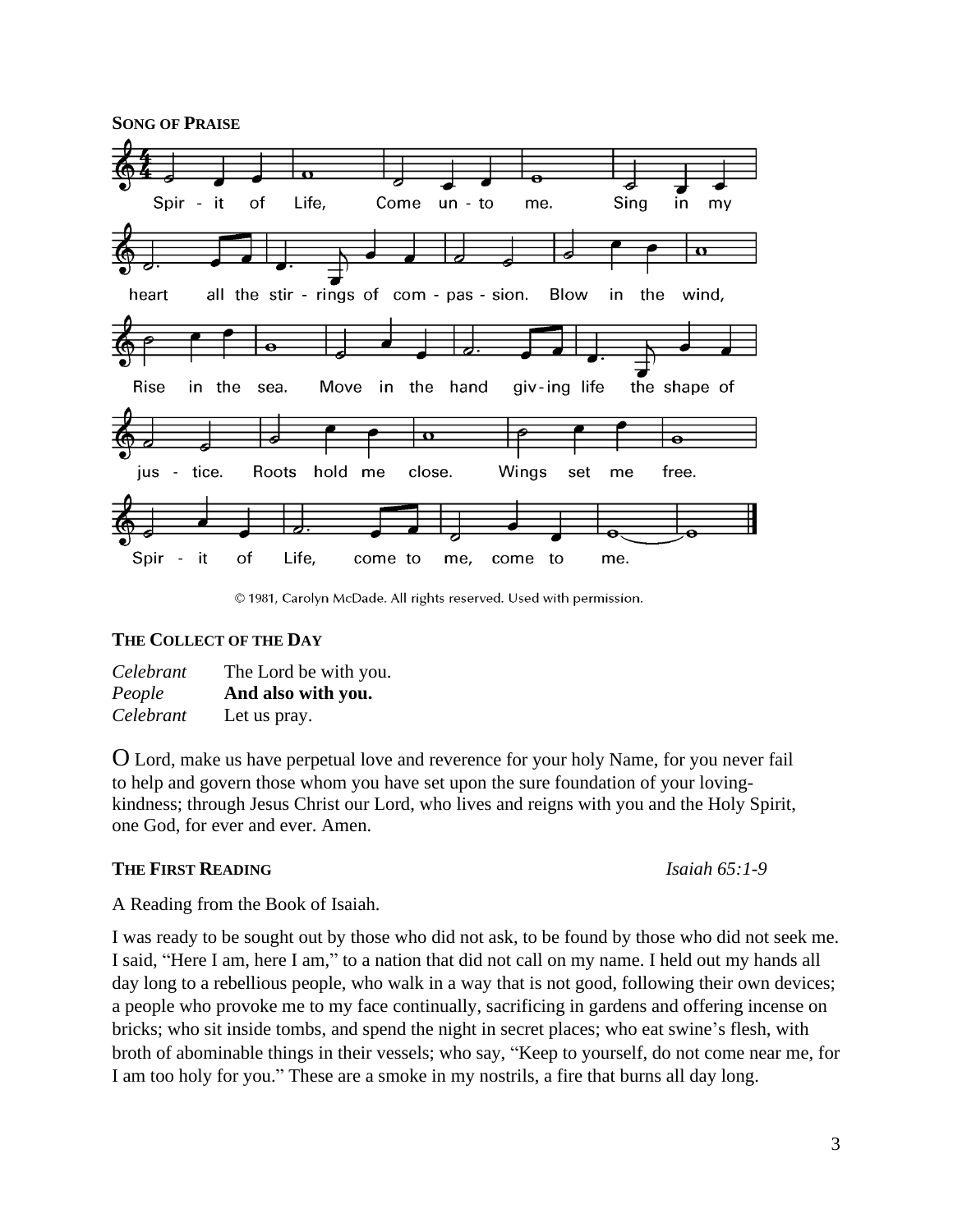See, it is written before me: I will not keep silent, but I will repay; I will indeed repay into their laps their iniquities and their ancestors' iniquities together, says the Lord; because they offered incense on the mountains and reviled me on the hills, I will measure into their laps full payment for their actions. Thus says the Lord: As the wine is found in the cluster, and they say, "Do not destroy it, for there is a blessing in it," so I will do for my servants' sake, and not destroy them all. I will bring forth descendants from Jacob, and from Judah inheritors of my mountains; my chosen shall inherit it, and my servants shall settle there.

*Reader* Hear what the Spirit is saying to God's people. *People* **Thanks be to God.**

#### **THE RESPONSE** (*chanted in unison*)*Psalm 22:18-27*

- 18 Be not far away, O | **Lord**; \* you are my strength; hasten to | **help me**.
- 19 Save me from the | **sword**, \* my life from the power of the | **dog**.
- 20 Save me from the | **lion's mouth**, \* my wretched body from the horns of wild | **bulls**.
- 21 I will declare your Name to my | **people**; \* in the midst of the congregation I will | **praise you**.
- 22 Praise the Lord, you that fear | **God**; \* stand in awe, O offspring of Israel; all you of Jacob's line, give | **glory**.
- 23 For you, O Lord, do not despise nor abhor the poor in their poverty; neither do you hide your | **face from them**; \* but when they cry to you, you | **hear them**.
- 24 My praise is of you in the great as|**sembly**; \* I will perform my vows in the presence of those who | **worship you**.
- 25 The poor shall eat and be satisfied, and those who seek you shall | **praise you**: \* "May your heart live for | **ever**!"
- 26 All the ends of the earth shall remember and | **turn to you**, \* and all the families of the nations shall bow be|**fore you**.
- 27 For sovereignty belongs to you, O |**Lord**; \* you rule over the | **nations**.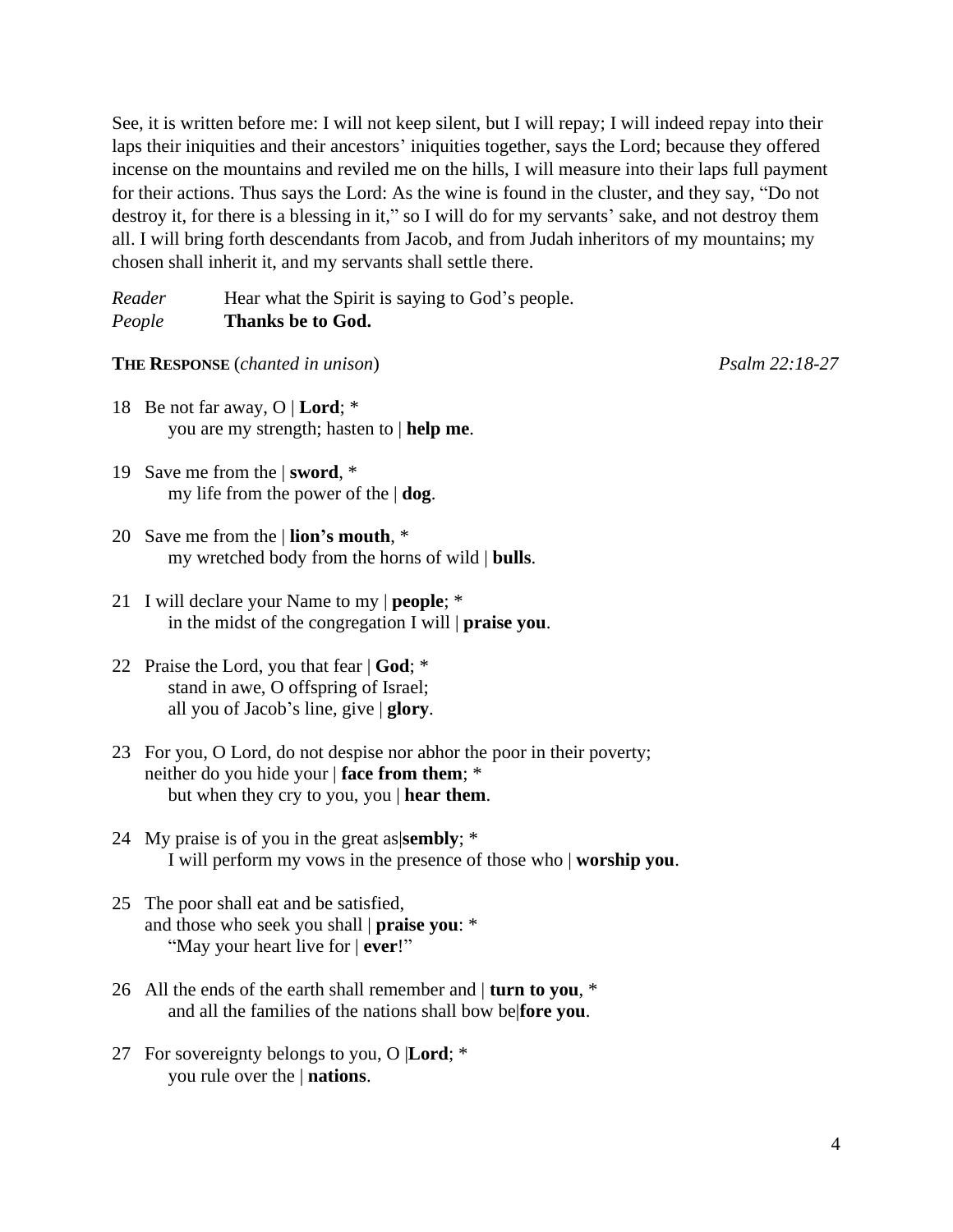A Reading from the Letter of Paul to the Galatians.

Now before faith came, we were imprisoned and guarded under the law until faith would be revealed. Therefore the law was our disciplinarian until Christ came, so that we might be justified by faith. But now that faith has come, we are no longer subject to a disciplinarian, for in Christ Jesus you are all children of God through faith. As many of you as were baptized into Christ have clothed yourselves with Christ. There is no longer Jew or Greek, there is no longer slave or free, there is no longer male and female; for all of you are one in Christ Jesus. And if you belong to Christ, then you are Abraham's offspring, heirs according to the promise.



### **GOSPEL ALLELUIA**



**THE GOSPEL** *Luke 8:26-39*

*Celebrant* The Holy Gospel of our Lord Jesus Christ according to Luke. *People* **Glory to you, Lord Christ.**

Jesus and his disciples arrived at the country of the Gerasenes, which is opposite Galilee. As he stepped out on land, a man of the city who had demons met him. For a long time he had worn no clothes, and he did not live in a house but in the tombs. When he saw Jesus, he fell down before him and shouted at the top of his voice, "What have you to do with me, Jesus, Son of the Most High God? I beg you, do not torment me" -- for Jesus had commanded the unclean spirit to come out of the man. (For many times it had seized him; he was kept under guard and bound with chains and shackles, but he would break the bonds and be driven by the demon into the wilds.) Jesus then asked him, "What is your name?" He said, "Legion"; for many demons had entered him. They begged him not to order them to go back into the abyss.

Now there on the hillside a large herd of swine was feeding; and the demons begged Jesus to let them enter these. So he gave them permission. Then the demons came out of the man and entered the swine, and the herd rushed down the steep bank into the lake and was drowned.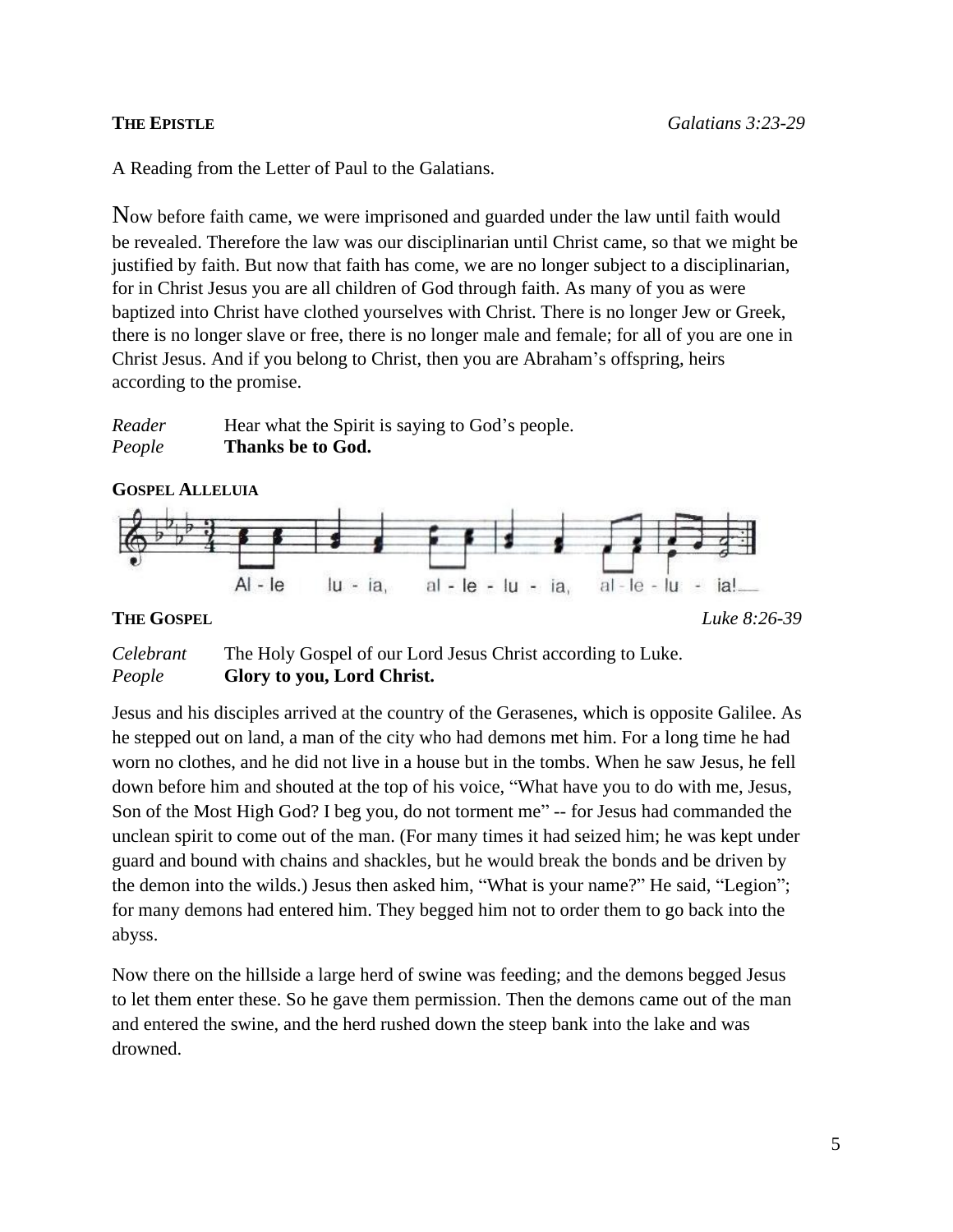When the swineherds saw what had happened, they ran off and told it in the city and in the country. Then people came out to see what had happened, and when they came to Jesus, they found the man from whom the demons had gone sitting at the feet of Jesus, clothed and in his right mind. And they were afraid. Those who had seen it told them how the one who had been possessed by demons had been healed. Then all the people of the surrounding country of the Gerasenes asked Jesus to leave them; for they were seized with great fear. So he got into the boat and returned. The man from whom the demons had gone begged that he might be with him; but Jesus sent him away, saying, "Return to your home, and declare how much God has done for you." So he went away, proclaiming throughout the city how much Jesus had done for him.

### The Gospel of the Lord. *People* **Praise to you, Lord Christ.**

**THE SERMON** *The Rev. Matthew Wright*

#### **THE NICENE CREED**

We believe in one God, the Father, the Almighty, maker of heaven and earth, of all that is, seen and unseen.

We believe in one Lord, Jesus Christ, the only Son of God, eternally begotten of the Father, God from God, Light from Light, true God from true God, begotten, not made, of one Being with the Father. Through him all things were made. For us and for our salvation he came down from heaven: by the power of the Holy Spirit he became incarnate from the Virgin Mary, and was made man. For our sake he was crucified under Pontius Pilate; he suffered death and was buried. On the third day he rose again in accordance with the Scriptures; he ascended into heaven and is seated at the right hand of the Father. He will come again in glory to judge the living and the dead, and his kingdom will have no end.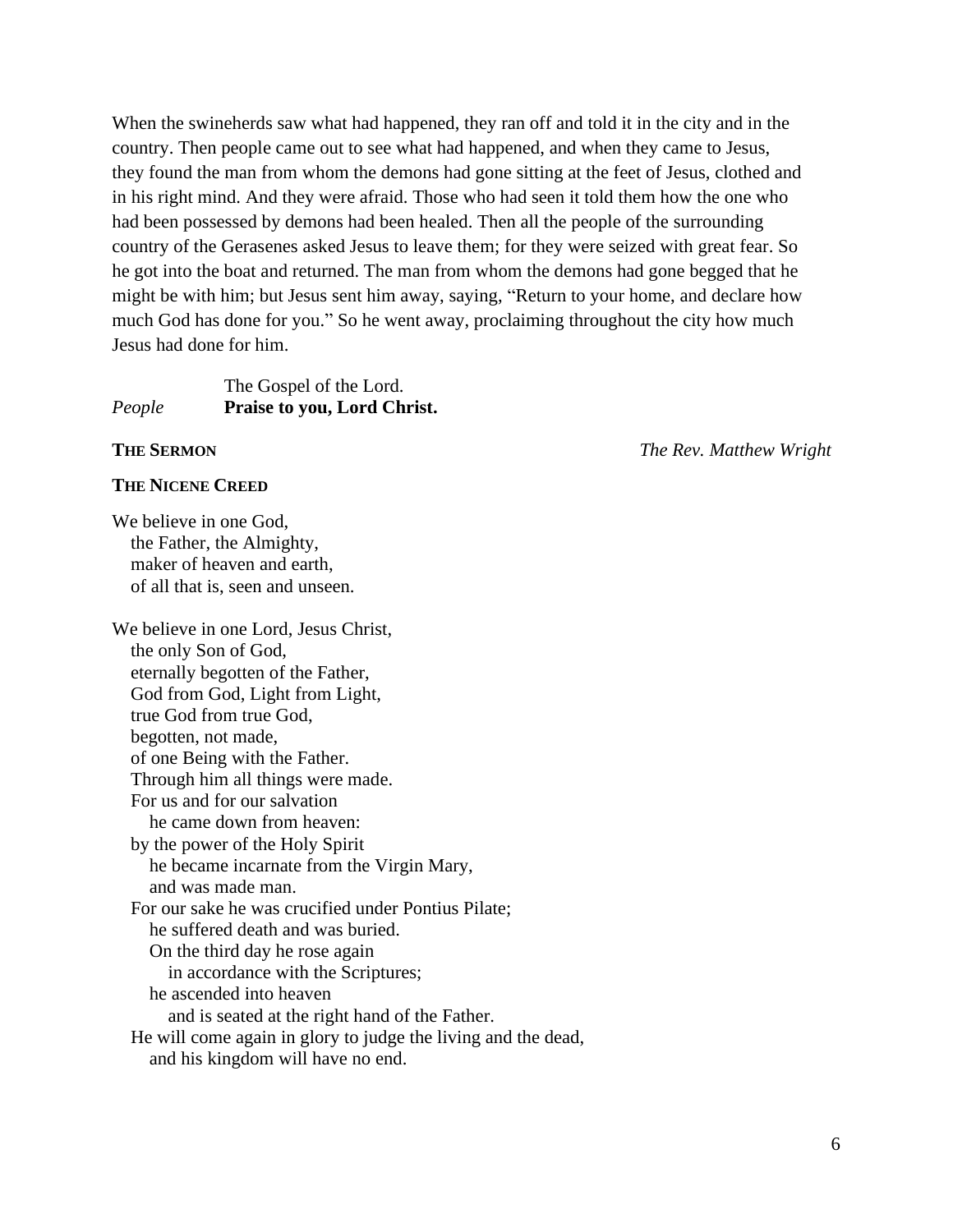We believe in the Holy Spirit, the Lord, the giver of life, who proceeds from the Father and the Son. With the Father and the Son he is worshiped and glorified. He has spoken through the Prophets. We believe in one holy catholic and apostolic Church. We acknowledge one baptism for the forgiveness of sins. We look for the resurrection of the dead. and the life of the world to come. Amen.

# **THE PRAYERS OF THE PEOPLE**

# *The leader introduces the prayers, saying*

With all our heart and with all our mind, let us pray to the Lord, singing:



© 1984, Bob Hurd. Published by OCP Publications. All rights reserved.

# (*the above refrain is then repeated after each petition*)

For the peace of the world, for the welfare of the Holy Church of God, and for the unity of all peoples, let us pray to the Lord.

For our Bishops, Andy, Allen, and Mary, for Matthew and Susan, our priests, and for all the clergy and people, let us pray to the Lord.

For the Episcopal churches of the Ulster County Deanery: Trinity Church, St. Gregory's, St. John's, Holy Cross/Santa Cruz, Christ the King, Ascension/Holy Trinity, St. Andrew's, and Christ Church, let us pray to the Lord.

For our President, Joseph, our Governor, Kathy, for the leaders of the nations, and for all in authority, that there may be justice and peace on the Earth, let us pray to the Lord.

For the good Earth we share, for this town of Woodstock, which sits on unceded Lanape territory, for the indigenous peoples of this land, and for every city and community, and for those who live in them, let us pray to the Lord.

For those on our parish prayer list: Robert, Zach, Nat, Jeremy, Stephanie, Eric, Pat, Frances, Larry, Susie, Charlie, Deb, Anna and Emmett, Lynda, Alex, Kaela, & Baby Finn, Gini, Lorraine, Heather, Caleb Francis, Lynn, Tress, Charles & Doris, Ilfra, and any others we now name [], let us pray to the Lord.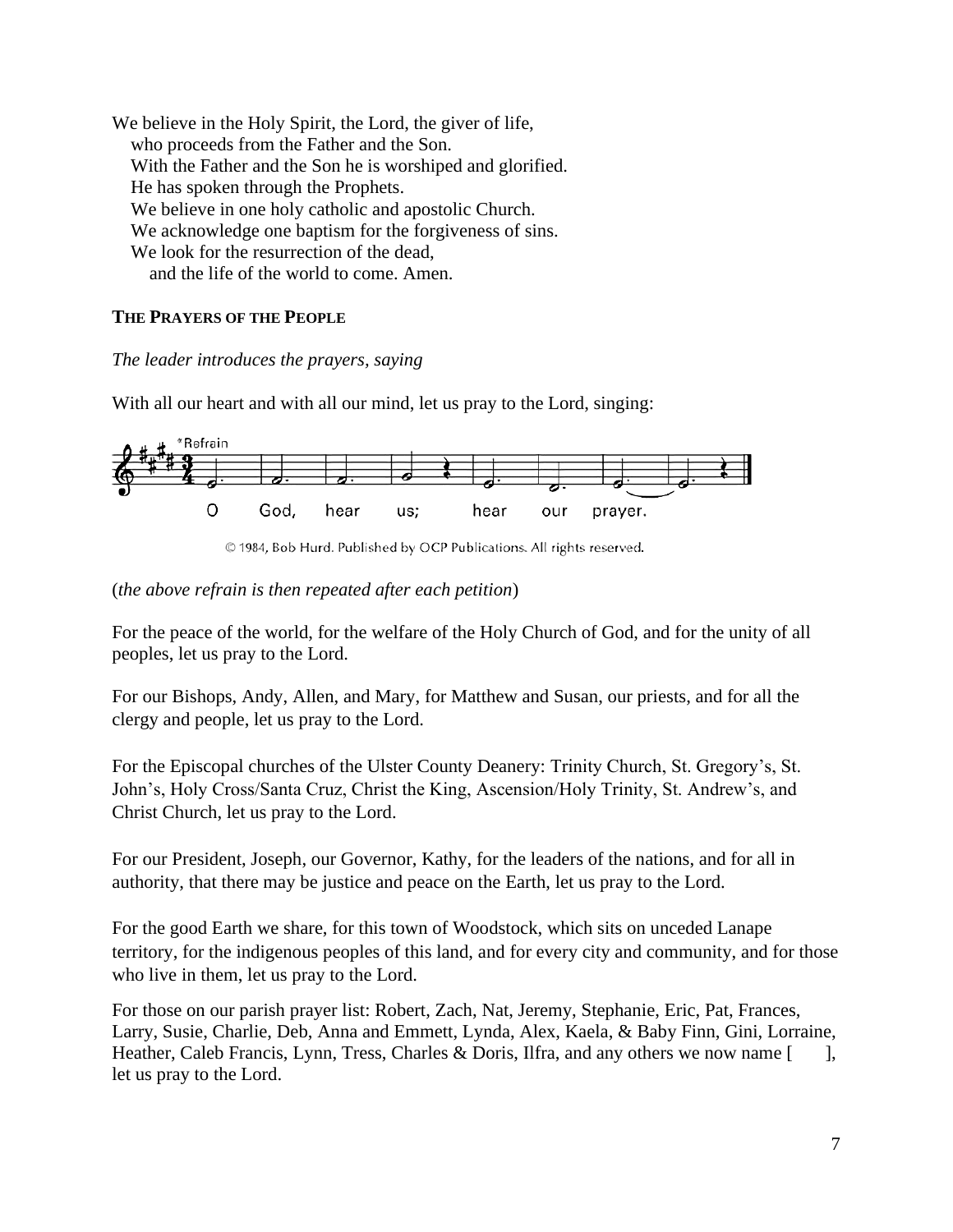For the people of Ukraine and Russia, for all those touched by gun violence and war, and for deliverance from all danger, oppression, and degradation, let us pray to the Lord.

For all who have died in the hope of the resurrection, especially for those killed in the shooting at St. Stephen's Episcopal Church in Alabama, and for all the departed, let us pray to the Lord.

In the communion of Blessed Mary the God-bearer, Blessed Gregory our Patron, and of all the saints, commending ourselves, and one another, and all our life, to Christ, let us pray to the Lord.

*The Celebrant adds a concluding Collect.* 

# **CONFESSION OF SIN**

*The Celebrant says*

Let us confess our sins against God and our neighbor.

*Silence*

*Minister and People*

**Most merciful God, we confess that we have sinned against you in thought, word, and deed, by what we have done, and by what we have left undone. We have not loved you with our whole heart; we have not loved our neighbors as ourselves. We are truly sorry and we humbly repent. For the sake of your Son Jesus Christ, have mercy on us and forgive us; that we may delight in your will, and walk in your ways, to the glory of your Name. Amen.**

### *The Priest says*

Almighty God have mercy on you, forgive you all your sins through our Lord Jesus Christ, strengthen you in all goodness, and by the power of the Holy Spirit keep you in eternal life. **Amen.**

# **THE PEACE**

*Celebrant* The peace of Christ be always with you. *People* **And also with you.**

*The people greet one another with a sign of Christ's peace. Parish announcements may be made.*

**OFFERTORY ANTHEM** (*sung by choir*)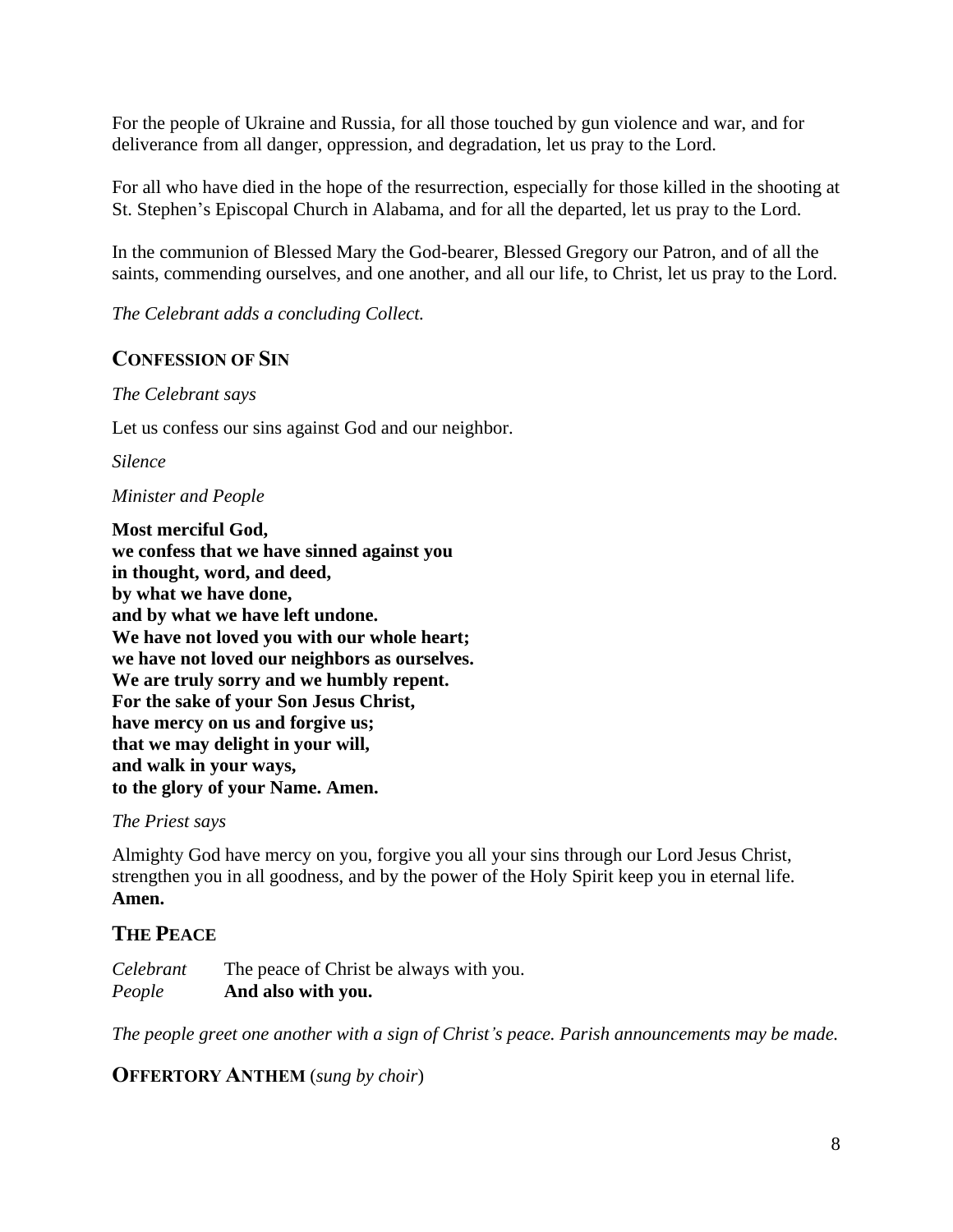

# **THE GREAT THANKSGIVING**

| Celebrant | The Lord be with you.                      |
|-----------|--------------------------------------------|
| People    | And also with you.                         |
| Celebrant | Lift up your hearts.                       |
| People    | We lift them to the Lord.                  |
| Celebrant | Let us give thanks to the Lord our God.    |
| People    | It is right to give God thanks and praise. |

It is right, and a good and joyful thing, always and everywhere to give thanks to you, Almighty God, Creator of heaven and earth, through Jesus Christ our Lord; who on the first day of the week overcame death and the grave, and by his glorious resurrection opened to us the way of everlasting life. Therefore we praise you, joining our voices with Angels and Archangels and with all the company of heaven, who for ever sing this hymn to proclaim the glory of your Name:

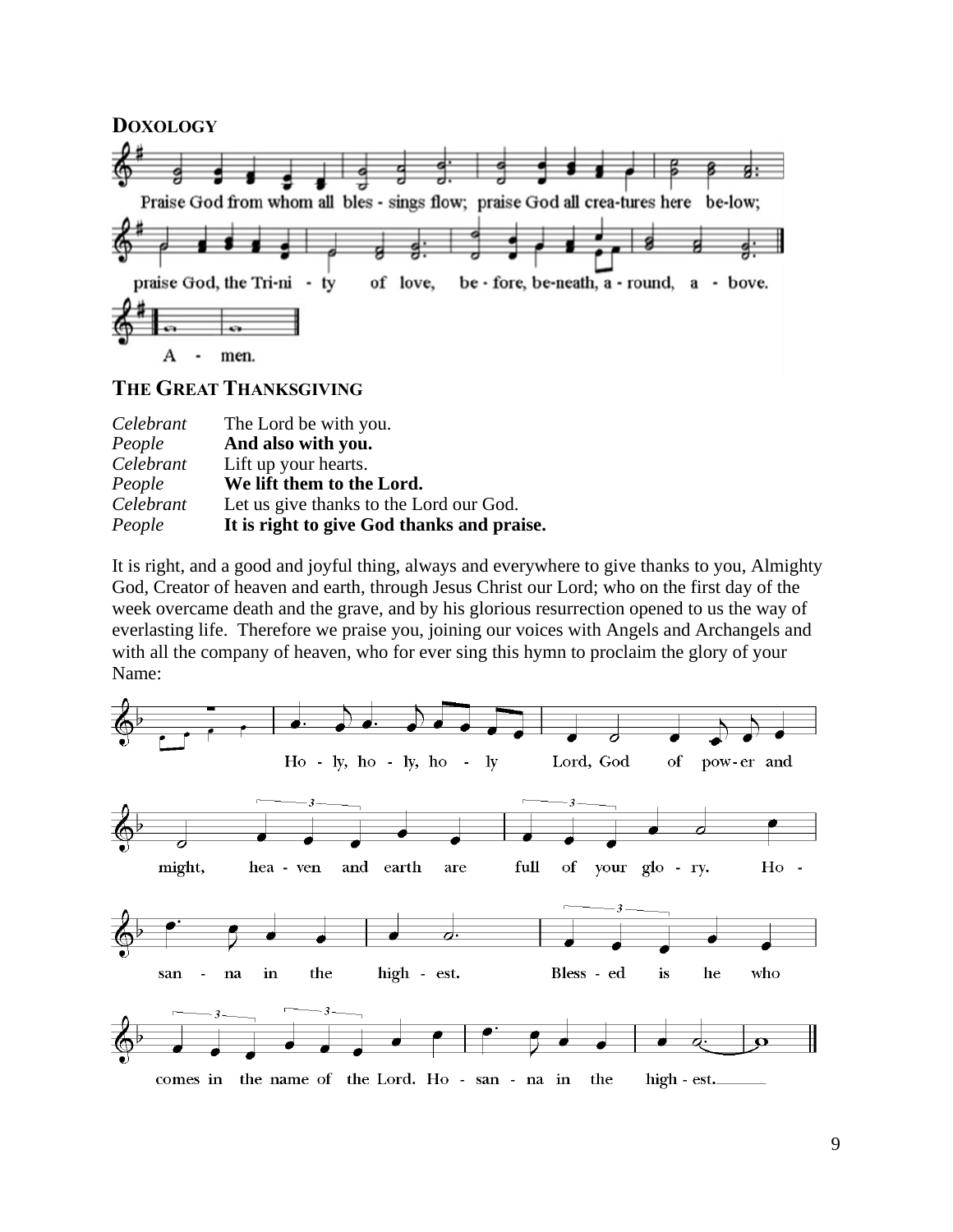*The Celebrant continues the Eucharistic Prayer.* 

All this we ask through your Son, Jesus Christ: By him, and with him, and in him, in the unity of the Holy Spirit all honor and glory is yours, Almighty Father, now and for ever. *Amen.*

And now, as our Savior Christ has taught us, we are bold to say,

**Our Father in heaven, hallowed be your Name, your kingdom come, your will be done, on earth as in heaven. Give us today our daily bread. Forgive us our sins as we forgive those who sin against us. Save us from the time of trial, and deliver us from evil. For the kingdom, the power, and the glory are yours, now and for ever. Amen.**

### **THE BREAKING OF THE BREAD**

*The Celebrant breaks the consecrated Bread. A brief silence follows. All then joining in singing*



*If you are unable to physically participate in Communion, you may offer a Prayer of Spiritual Communion during this time.*

# **A Prayer of Spiritual Communion**

In union, O Lord, with the faithful at every altar of your Church where the Holy Eucharist is now being celebrated, I desire to offer you praise and thanksgiving. I present to you my soul and body with the earnest wish that I may always be united to you, and, since I cannot now receive you sacramentally, I beseech you to come spiritually into my heart. I unite myself with you, and embrace you with all the love of my soul. Let nothing ever separate you from me. May I live in you, and may you live in me, both in this life and in the life to come. Amen.